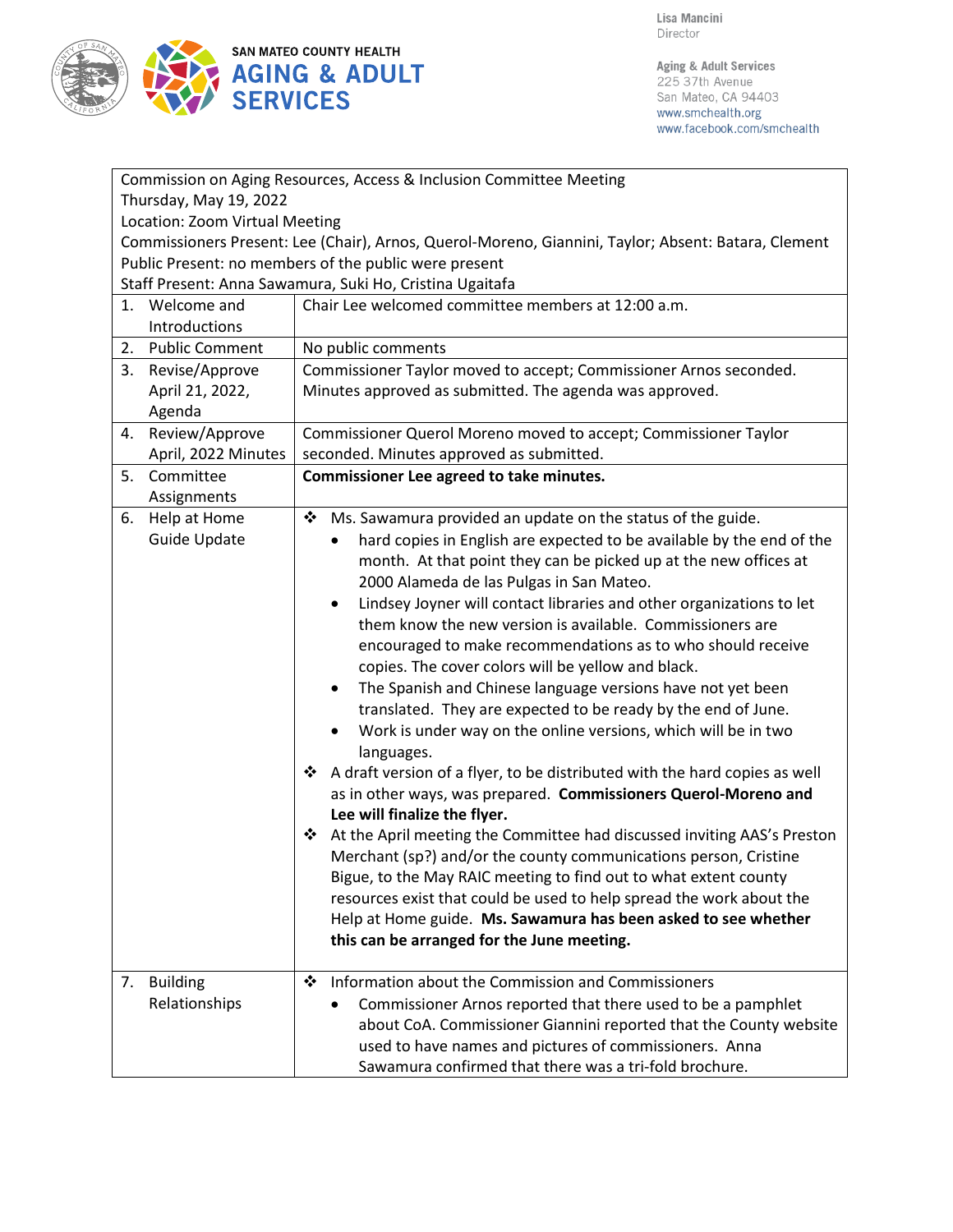

Aging & Adult Services 225 37th Avenue San Mateo, CA 94403 www.smchealth.org www.facebook.com/smchealth

|                 | The Committee decided to work on an update of the CoA brochure<br>$\bullet$<br>and the preparation of a flyer that lists CoA presentations and<br>contains information about the Commissioners. The Zoom<br>screenshot could be used in lieu of individual pictures of<br>Commissioner.<br><b>Commissioners Querol-Moreno and Arnos agreed to work on the</b><br>$\bullet$<br>tri-fold update.<br>Anna Sawamura will explore how Commissioners' names can be<br>$\bullet$<br>listed on the website<br>It was decided that the Committee would make a recommendation |  |
|-----------------|---------------------------------------------------------------------------------------------------------------------------------------------------------------------------------------------------------------------------------------------------------------------------------------------------------------------------------------------------------------------------------------------------------------------------------------------------------------------------------------------------------------------------------------------------------------------|--|
|                 | to the Executive Committee that the RAIC would work with AAS on<br>the content for the CoA web page. Commissioner Lee will take this<br>to the Executive Committee.                                                                                                                                                                                                                                                                                                                                                                                                 |  |
|                 | The question was raised whether Commissioners could be given<br>County email addresses. Anna Sawamura will take this issue to the<br>group that is currently working on a study of all commissions.                                                                                                                                                                                                                                                                                                                                                                 |  |
|                 | <b>Information for Tabling</b>                                                                                                                                                                                                                                                                                                                                                                                                                                                                                                                                      |  |
|                 | The Committee discussed the June 5 Family Pride Day and the June 8<br>Senior Day at the County Fair, noting that it is too late to invite all<br>members of the Commission to table at these events.                                                                                                                                                                                                                                                                                                                                                                |  |
|                 | It is still undecided how a list of upcoming events can be made<br>$\bullet$<br>available to the RAIC early enough to allow reservations of tables<br>and publication to the whole Commission so that all Commissioners<br>can participate in tabling. Anna Sawamura is looking into who at<br>AAS can collect that information and make it available to RAIC. It<br>was decided to invite Cassie (replacement for Nicole) to the next<br><b>RAIC meeting.</b>                                                                                                      |  |
|                 | In the interim, Cristina Ugaifata volunteered to share information<br>$\bullet$<br>about events that she receives with RAIC.                                                                                                                                                                                                                                                                                                                                                                                                                                        |  |
|                 | After the meeting, Commissioner Querol-Moreno distributed<br>information about the Colma Community Fair on July 9, and<br>Commissioner Taylor reported that she had reserved a spot at a                                                                                                                                                                                                                                                                                                                                                                            |  |
|                 | table to be shared with Colma Age Friendly and will attend on                                                                                                                                                                                                                                                                                                                                                                                                                                                                                                       |  |
|                 | behalf of both. Other Commissioners are invited to join her.                                                                                                                                                                                                                                                                                                                                                                                                                                                                                                        |  |
| 8.<br>Retreat - | The Committee discussed a draft Workplan for the newly named                                                                                                                                                                                                                                                                                                                                                                                                                                                                                                        |  |
| Implementation  | Resources, Access & Inclusion Committee shared by Chair Lee, with the<br>primary goal of identifying the three main goals of the Committee. The                                                                                                                                                                                                                                                                                                                                                                                                                     |  |
|                 | Committee preliminarily agreed to the following three goals:                                                                                                                                                                                                                                                                                                                                                                                                                                                                                                        |  |
|                 | Goal I: Be informed about resources available to older adults and                                                                                                                                                                                                                                                                                                                                                                                                                                                                                                   |  |
|                 | keep older adults updated about CoA and available resources                                                                                                                                                                                                                                                                                                                                                                                                                                                                                                         |  |
|                 | Goal II: Be informed about ways to reduce social isolation of older<br>adults                                                                                                                                                                                                                                                                                                                                                                                                                                                                                       |  |
|                 | Goal III: Build connections to support age friendly efforts throughout<br>the County                                                                                                                                                                                                                                                                                                                                                                                                                                                                                |  |